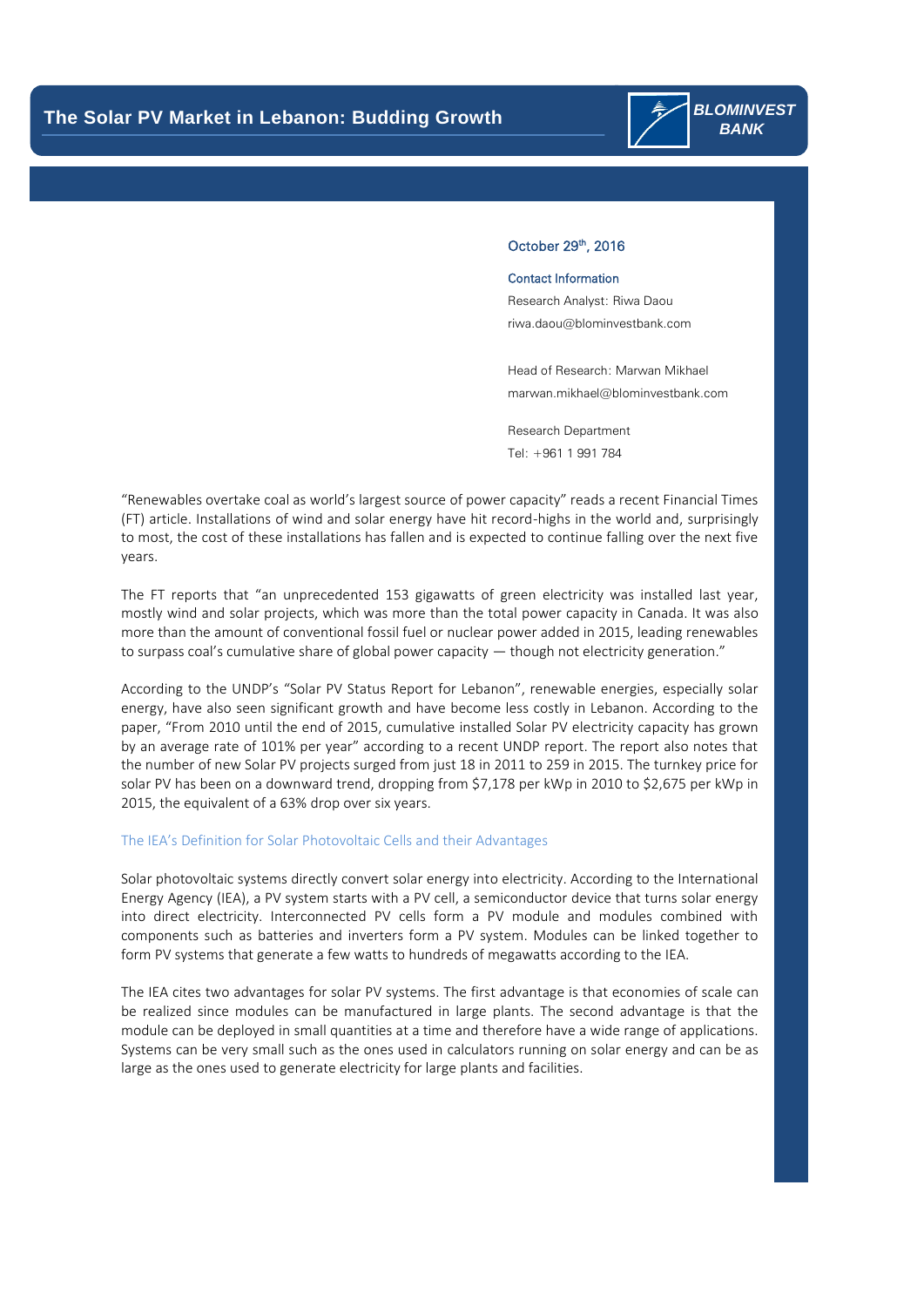

### Why does Lebanon need Solar Energy?

l,

The first and most obvious advantage for using solar energy is preserving a clean environment. Lebanon ranked 94th out of 180 countries on the Environmental Performance Index 2016 published by Yale University. In the Middle East and North Africa region Lebanon outranked Sudan, Yemen, Oman, Libya, Iraq, Kuwait, Iran, Egypt, Syria and KSA. Better rankings in the region were recorded by the United Arab Emirates, Qatar, Bahrain, Algeria, Jordan, Morocco and Tunisia. In 2012, Lebanon's CO2 emissions reached their highest level since 1960 and totaled 22,640 kiloton according to World Bank Data. On a brighter note, the UNDP states that the estimated savings from all the Solar PV projects in Lebanon increased from 351 tCO2 per year or 0.351 kilotons in 2010 to 18,000 tCO2 or 18 kilotons per year in 2015.



Source: World Bank

Aside from the fact that solar energy is more environmentally friendly, it can also be a remedy to the chronic problem of electricity in Lebanon. The state-owned Electricité du Liban (EDL) has been inefficient for years due to poor collection methods and tariffs that do not reflect the real fluctuations in the price of oil. This inefficiency cost the Ministry of Finance \$1.13B worth of transfers to EDL In 2015. EDL operated below its electricity generation capacity of 1,983 MW or 0.001983 TWh in 2015 and actually generated only 0.014 TWh. Given the gap between supply and demand, Lebanon has been a net energy importer, but what the development of solar energy can do is reduce the dependency of the country on imported energy.

Solar energy can also be a money-saving tool for companies and individuals in Lebanon. With EDL not being able to meet Lebanon's electricity demand, companies and individuals resort to costlier subscriptions to private generators. The UNDP estimates that the monetary savings from all solar PV projects in Lebanon grew from \$191,000 per year in 2010 to a major \$7,400,000 in 2015. The UNDP refers to these monetary savings as: "the savings reaped by the operators of Solar PV systems in Lebanon by deferring a portion of their electricity consumption from the grid and diesel gensets (generators) to Solar PV electricity generation".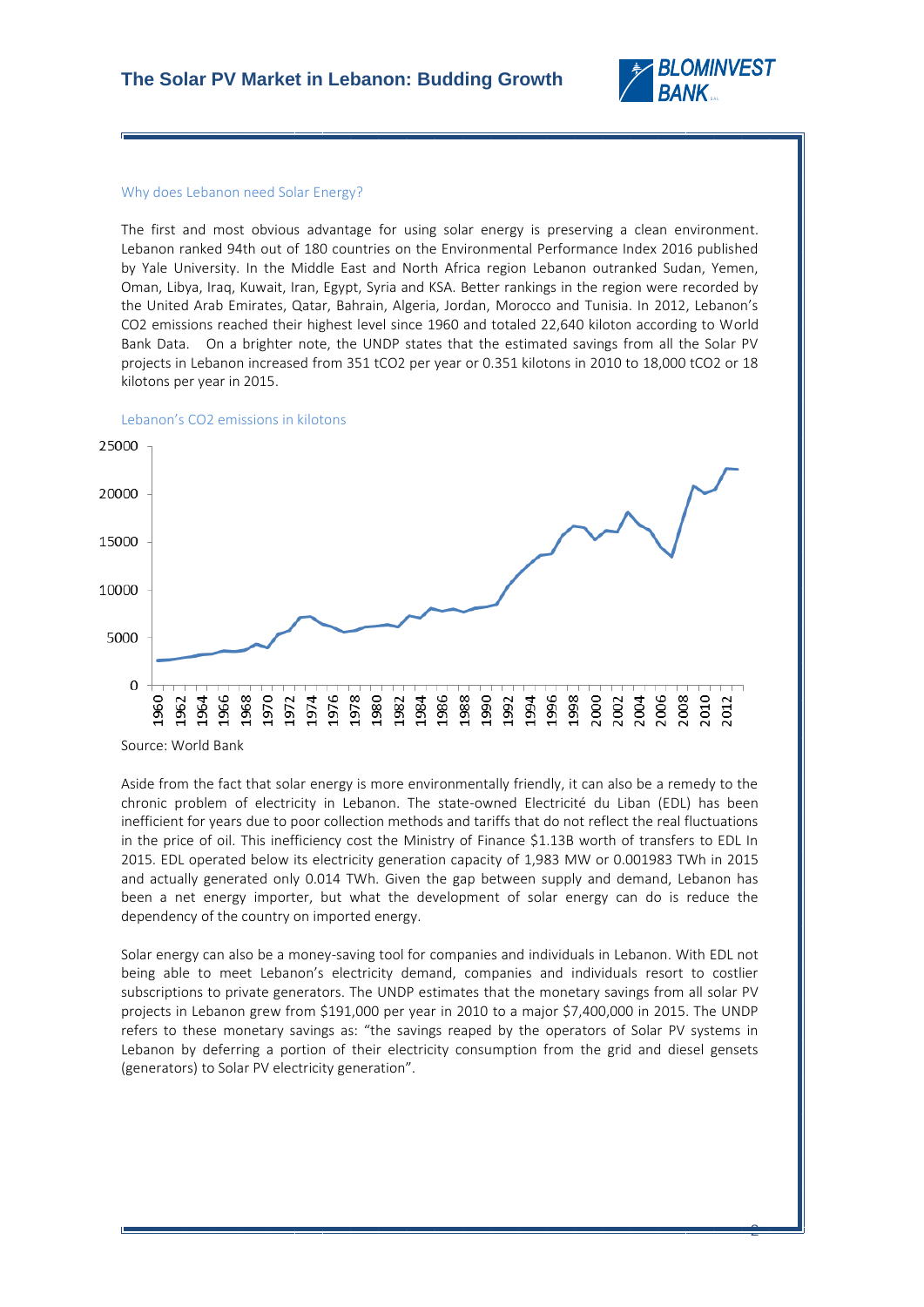

## The Present Incentives towards the Development of Solar Energy

Lebanon is not blind to the advantages that renewable energies can hold and many incentives are aimed at boosting their development. Lebanon has two National Energy Efficiency Action Plans (NEEAP), one for the period 2011-2015 and one for the period 2016-2020. The NEEAP for 2016-2020 will require between 600 and 950 million dollars over a period of five years. The Central Bank of Lebanon (BDL) created the National Energy Efficiency and Renewable Energy Action (NEEREA) in 2010, in partnership with the European Union, specifically for the financing of green energy projects in Lebanon. Amongst the stakeholders aiming for higher energy efficiency in Lebanon is a non-profit association called ALMEE, The Lebanese Association for Energy Saving & for Environment, which engages in all types of renewable energy projects and energy assessment studies.

NEEREA – Details of the Financing Mechanism

- Type of Financing: long term loans
- Targeted towards: loans to residential, commercial, non-profit and industrial users for all energy efficiency and renewable energy projects for **new** and **existing** facilities
- Loan Ceiling: 20 million USD
- Interest rate: 0.6%
- Duration: Should not exceed 14 years
- Grace period: 6 months to 4 years

## Source: NEEREA

l,

## Solar PV Investment (In millions of US Dollars)



Source: UNDP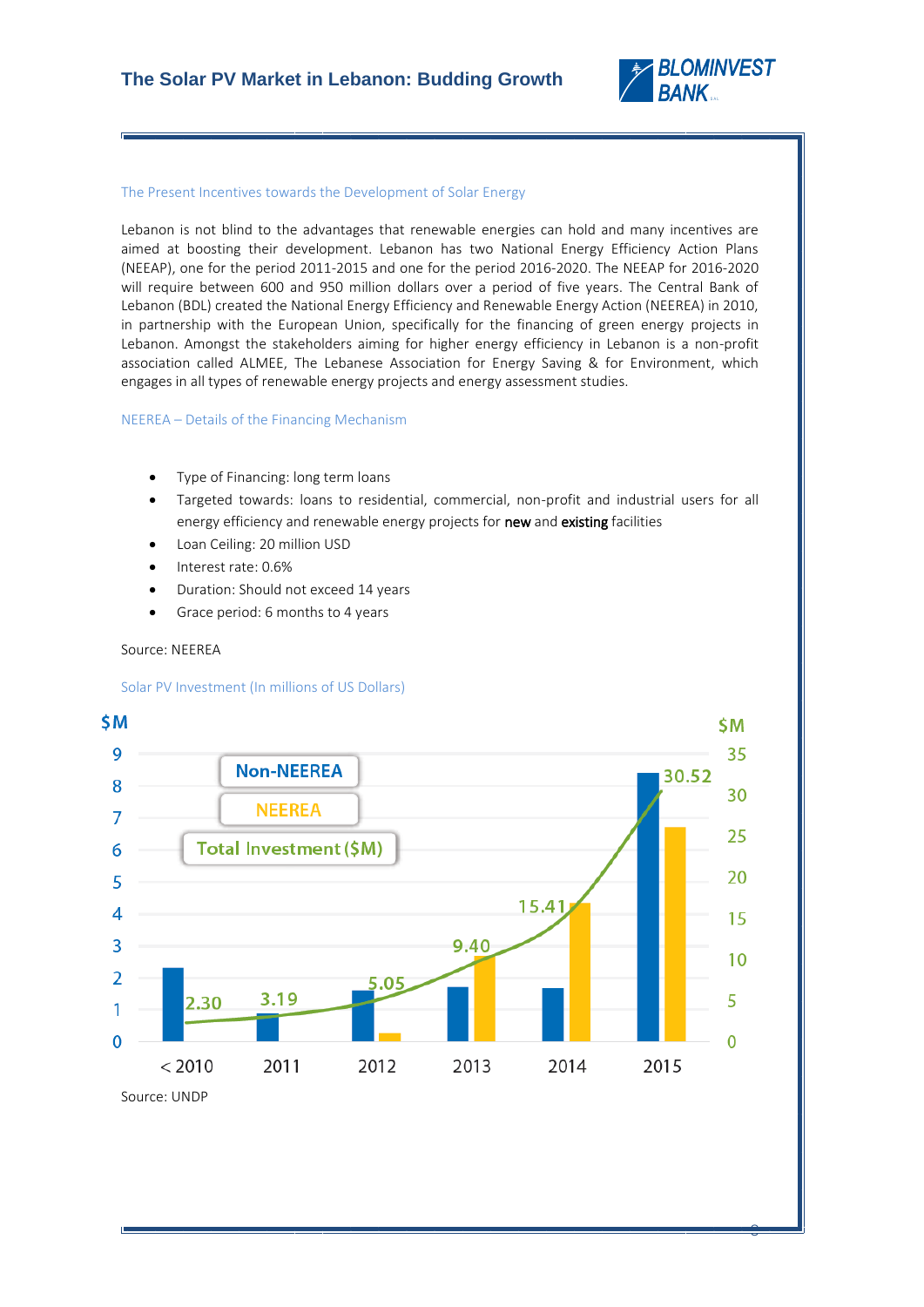

#### Solar Energy at its Highest Levels in 2015

l,

According to all examined parameters by the UNDP, engagement in solar energy has consistently been increasing since 2010. The year-on-year growth rate for Solar PV electricity capacity rose from 41% in 2011 to 149% in 2015 as did the year-on-year growth rate for the number of new solar PV projects from 27% in 2011 to 72% in 2015. Accordingly, the average size of each Solar PV project grew from 5 kWp in 2010 to 21 kWp in 2015. The total investment in the Solar PV sector also increased from 2.3 million US dollars in 2010 to 30.52 million US dollars in 2015. The UNDP attributes the exponential growth seen as of 2012-2013 and onwards as an indication of the positive impact generated by the NEEREA initiative.





The Solar PV electricity installed capacity was 320 kWp in 2010 and reached 9.45 MWp\* by 2015. The 9.45 MWp installed capacity include the Beirut River Solar Snake (BRSS) Project (1.08 MWp) whereas the remainder comes from decentralized systems (8.37 MWp).





Source: UNDP, 2015 Solar PV Status Report for Lebanon